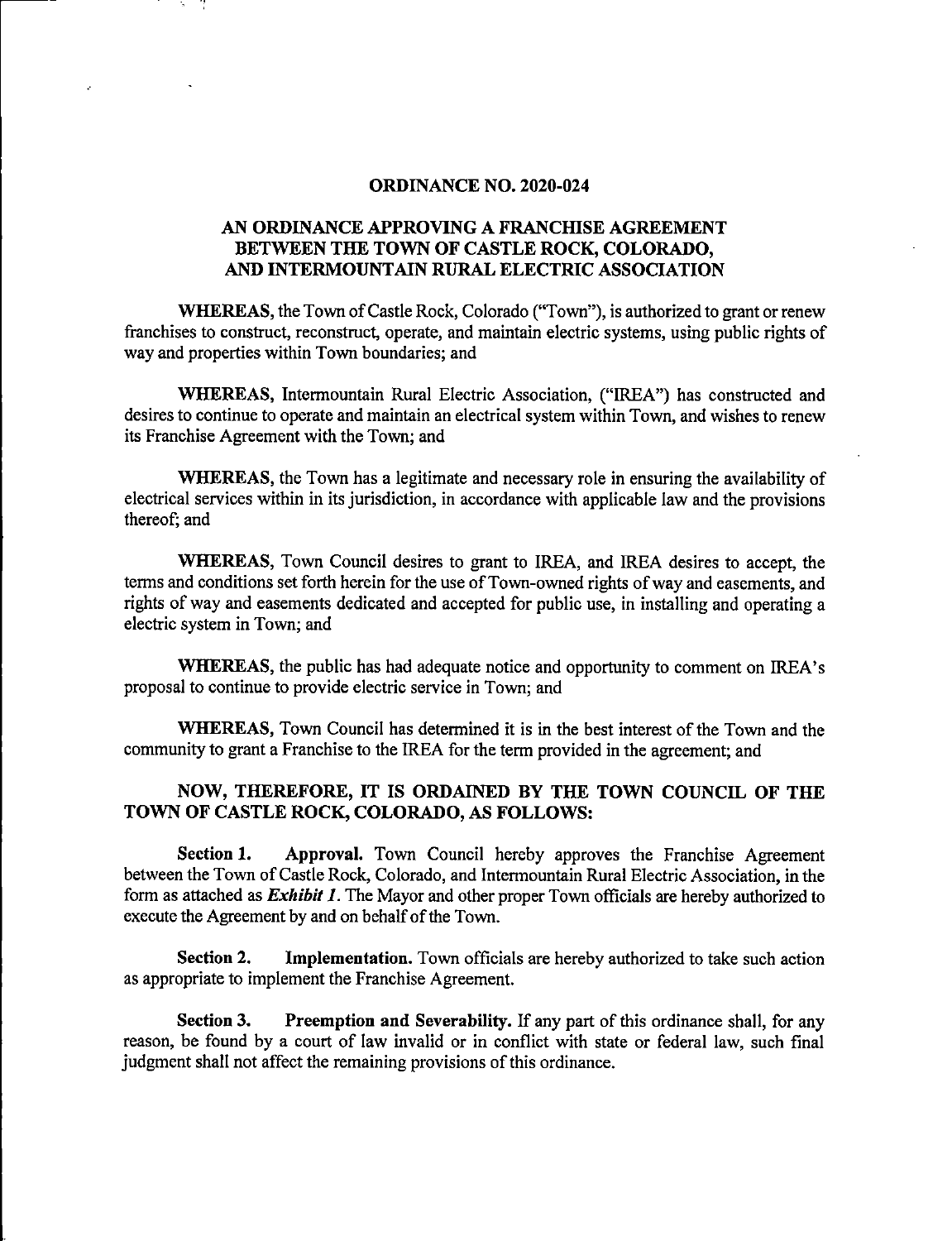Section 4. Safety Clause. The Town Council finds and declares that this ordinance is promulgated and adopted for public health, safety and welfare and bears a rational relation to the legislative objective sought to be obtained.

APPROVED ON FIRST READING this  $3<sup>rd</sup>$  day of November 2020, by a vote of 6 for and 0 against, after publication in compliance with Section 2.02.100.C of the Castle Rock Municipal Code; and

PASSED, APPROVED AND ADOPTED ON SECOND AND FINAL READING this 17th day of November 2020, by the Town Council of the Town of Castle Rock, Colorado, by a vote of  $\varphi$  for and  $\varphi$  against.

ATTEST: TOWN OF CASTLE ROCK  $\mathcal{O}$  $\epsilon$ erson, Town Clerk Jason Gray, Mayor Approved as to form Michael J. Hyman, Town Attorney  $\mathbf S\, \mathbf E\, \mathbf A\, \mathbf L$ 

Approved as to content:

Kristin Read, Assistant Town Manager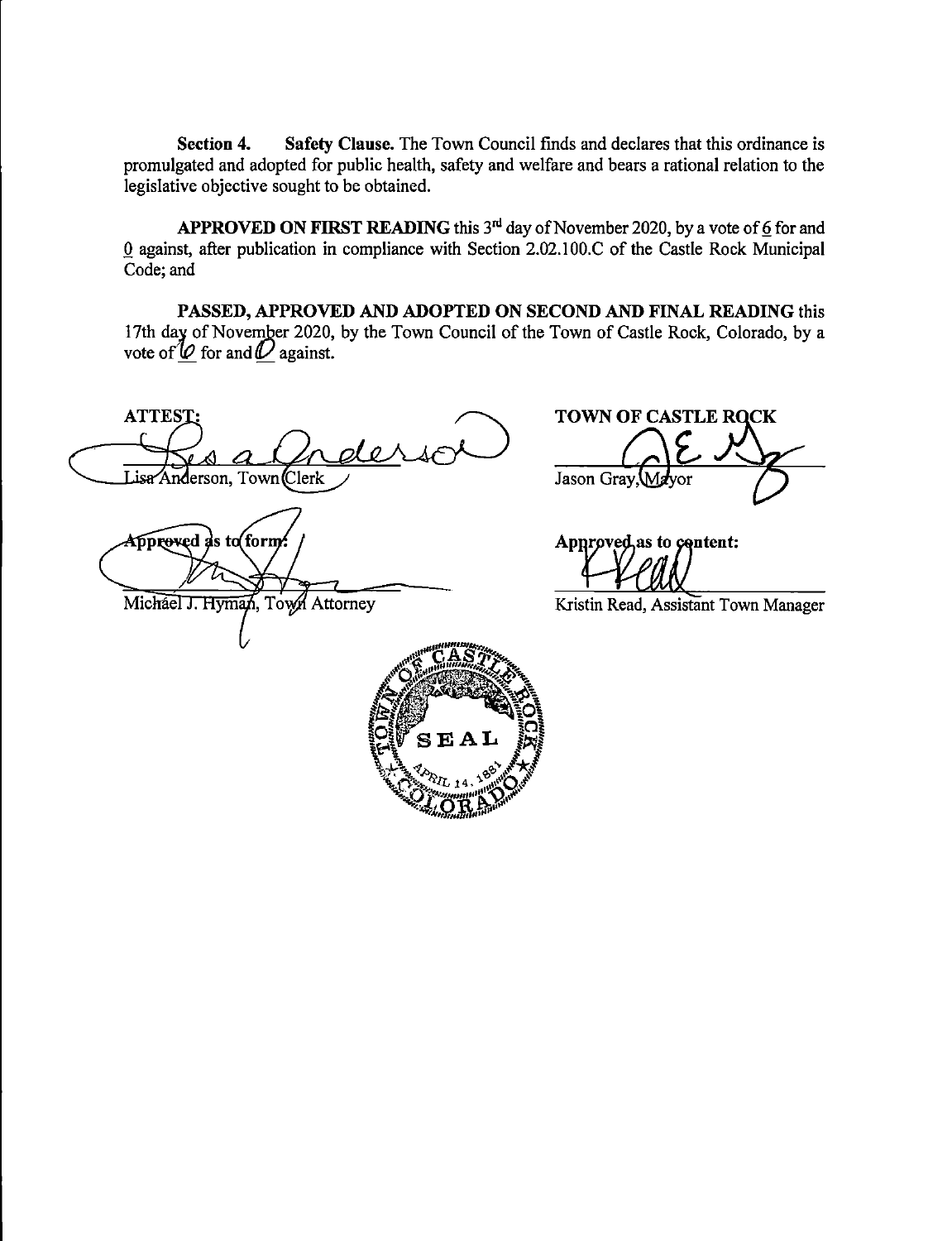AN AGREEMENT GRANTING A FRANCHISE BY THE TOWN OF CASTLE ROCK, DOUGLAS COUNTY, COLORADO, TO THE INTERMOUNTAIN RURAL ELECTRIC ASSOCIATION, ITS SUCCESSORS AND ASSIGNS, TO CONSTRUCT, PURCHASE ACQUIRE. LOCATE, MAINTAIN, OPERATE, AND EXTEND INTO, WITHIN AND THROUGH SAID TOWN, PLANTS, WORKS, SYSTEMS AND FACILITIES FOR THE GENERATION, TRANSMISSION, AND DISTRIBUTION OF ELECTRICAL ENERGY BY MEANS OF CONDUITS, WIRES, CABLES, POLES, AND STRUCTURES, OR OTHERWISE, ON, OVER. UNDER, ALONG, AND ACROSS ALL PUBLIC AND DEDICATED STREETS, ALLEYS, VIADUCTS, BRIDGES. ROADS, LANES, PUBLIC WAYS, AND OTHER PUBLIC PLACES IN SAID TOWN OF CASTLE ROCK; TO SELL, FURNISH, AND DISTRIBUTE SAID PRODUCTS TO THE TOWN AND THE INHABITANTS THEREOF.

#### ARTICLE I

Whenever the word "Town" is hereinafter employed, it shall designate the Town of Castle Rock. Douglas County, Colorado, the Grantor, andwhenever theword"Company" is used, it shall designate not only the Intermountain Rural Electric Association, a Colorado Corporation, the Grantee, but also its successors and assigns.

## ARTICLE II

Section 1. Grant of Authority. There is hereby granted by the Town to the Company the franchise right, privilege, and authority to construct, purchase, acquire, locate, maintain, operate, and extend into, within, and through the Town, plants, works, systems, and facilities for die generation, transmission, and distribution of electrical energy for lighting, heating, cooling, power, or other similar utility purposes, with the right and privilege, for the period and upon the terms and conditions hereinafter specified, to sell, furnish, and distribute any or all of said products to the Town and the inhabitants thereof, by means of conduits, wires, cables, poles, and structures, or otherwise, on, over, under, along, and across all public and dedicated streets, alleys, viaducts, bridges, roads, lanes, public ways, and other public places in the Town, and on, over, under, along,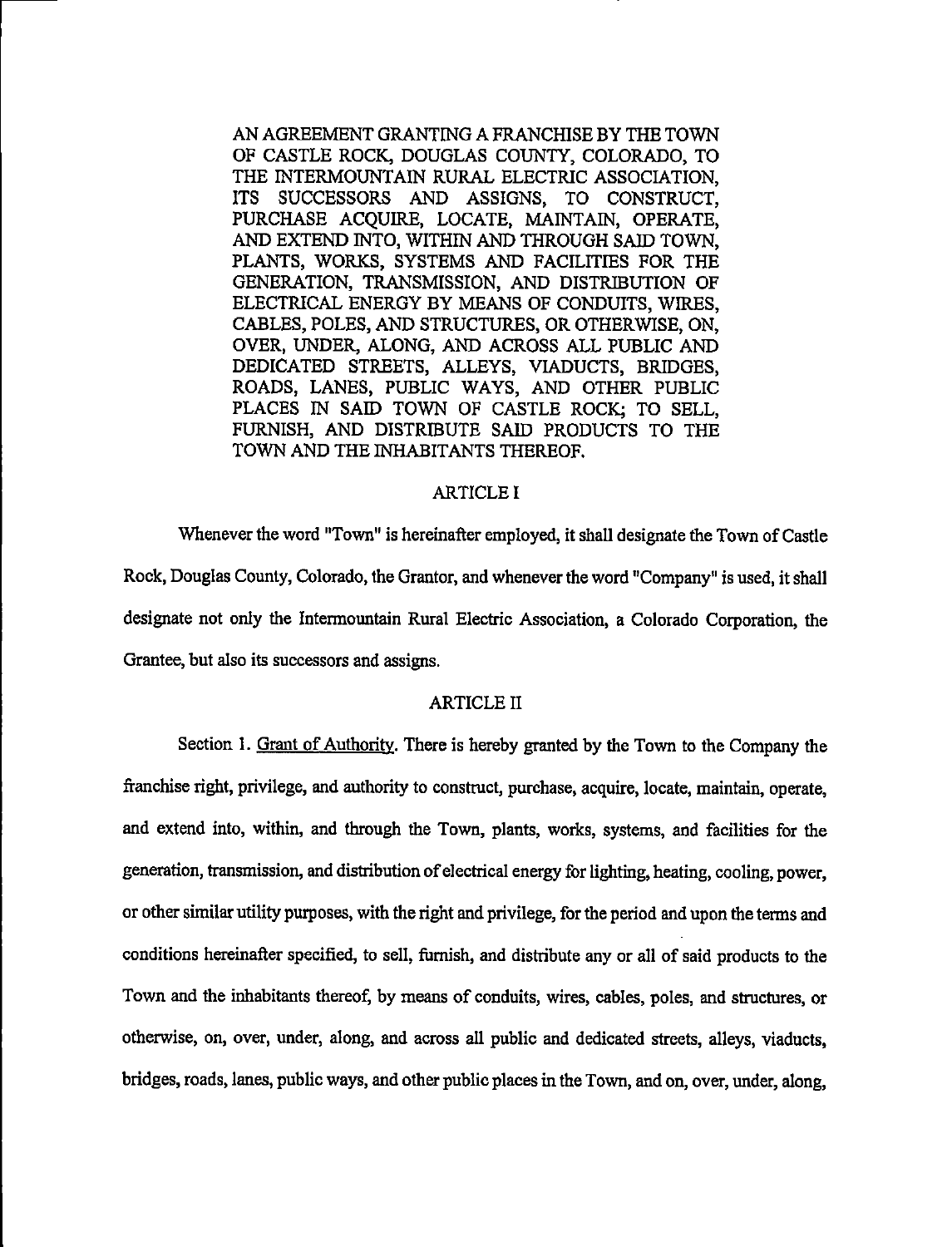and across any extension, connection with or continuation of the same, and on, over, under, along, and across all new public and dedicated streets, alleys, viaducts, bridges, roads, lanes, public ways, and other public places as may be hereafter laid out, opened, located, or constructed within the territory now or hereafter included within the boundaries of the Town, in accordance with the terms herein below.

Section 2. Manner of Use: Repair Access. The Company is further granted the right, privilege, and authority to excavate in, occupy, and use any and all public and dedicated streets, alleys, viaducts, bridges, roads, lanes, public ways, and other public places under the supervision of properly constituted Town authority for the purpose of bringing electrical energy into, within, and through the Town and supplying electrical energy to the Town and the inhabitants thereof and in the territory adjacent thereto, provided, however, that the Company shall so locate its substations, transmission, and distribution structures, lines, equipment, and conduits within the Town in compliance with the Town's ordinances and regulations to cause minimum interference with the proper use of streets, alleys, and other public ways and places and to cause minimum interference with the rights or reasonable convenience of property owners whose property adjoins any of the said public and dedicated streets, alleys, or other public ways and places. Should it become necessary for the Company, in exercising its rights and performing its duties hereunder, to interfere with any sidewalk, graveled, or paved streets or public place or any other public improvement, the Company shall repair the same in a workmanlike manner, in accordance with and subject to the then-applicable ordinances of the Town of Castle Rock. The Company shall use due care not to interfere with or damage any water mains, sewers, or other structures in said public and dedicated streets, alleys, or other public places.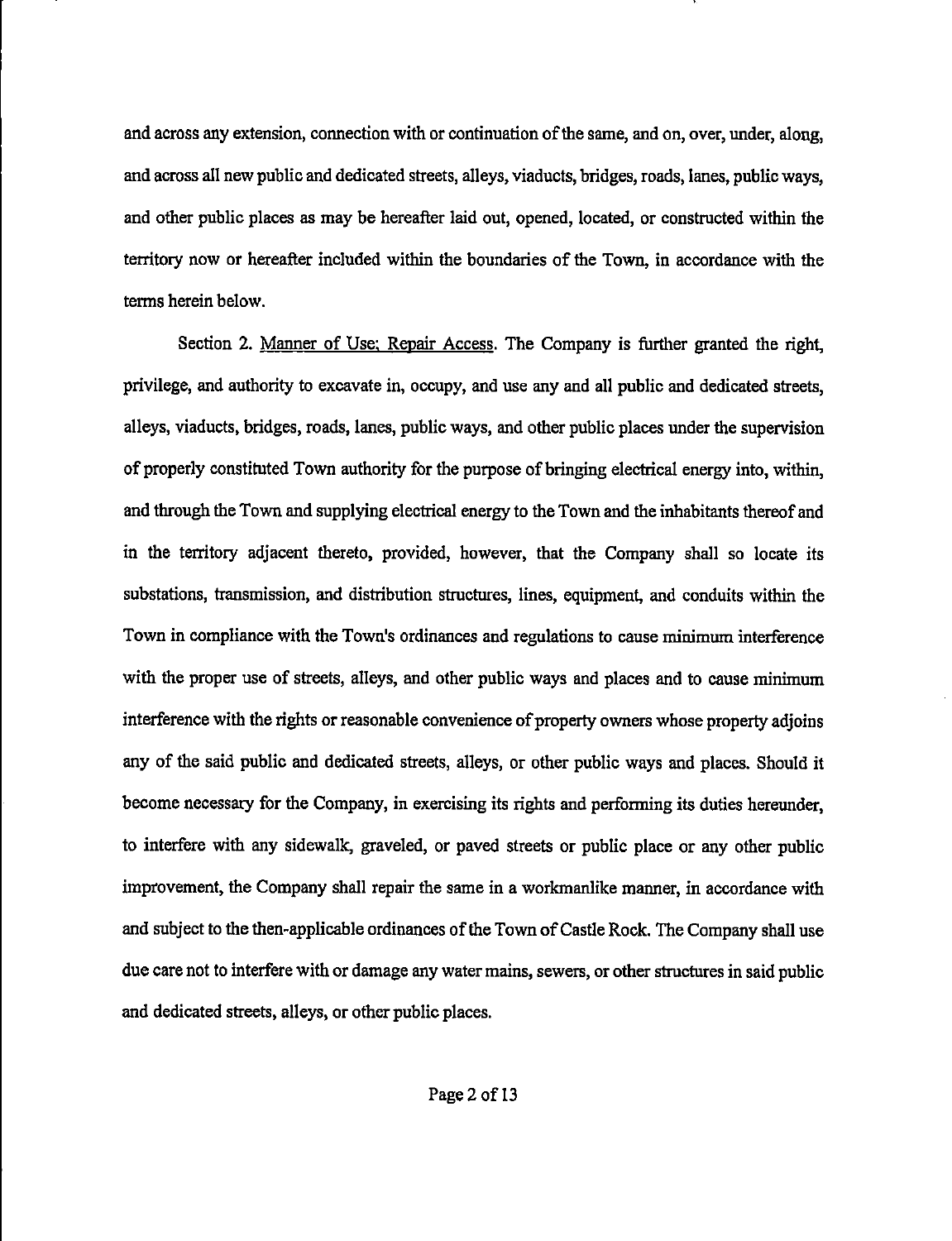Section 3. Streetlight/Traffic Signal Repairs. Unless subject to another agreement to the contrary, the Town is responsible for the maintenance and repair of Town-owned streetlights and traffic signals after the meter, and for the meter pedestal (unless the pedestal is owned by the Company), and the Company is responsible for components from the meter upstream (or from the pedestal upstream if the pedestal is owned by the Company). If the Town-owned streetlight is unmetered, the Company is responsible for repairs upstream from the Company-owned pedestal or transformer serving the streetlight, and the Town is responsible for maintenance and repair after the pedestal or transformer. Notwithstanding the foregoing, the Town and the Companyagree to follow the process below for reporting and repairing damaged and/or non-functioning Companyowned street lighting infrastructure:

- 1. The Town agrees to report damaged and/or non-functioning Company-owned streetlights to the Company using the Company's website [irea.coop\outage center\report a streetlight outage] (the "Repair Link"). The Company has provided the Town with a direct line to the Company Control Center for any traffic signal outages (the "Traffic Link").
- 2. The Town will use the Repair Link or the Traffic Link to submit both Town reports and third-party reports made to the Town ("Report" and, collectively, "Reports").
- 3. Reports must include the following information:
	- a) Person reporting's name and phone number;
	- b) Detailed location of streetlight or traffic signal (e.g. direction and distance from a specific intersection and/or address); and
	- c) Streetlight or traffic signal number, if available.
- 4. The Company will create a service order (the "Service Order") to repair a streetlight within three business days of Report receipt. Time shall be tolled if an incomplete Report is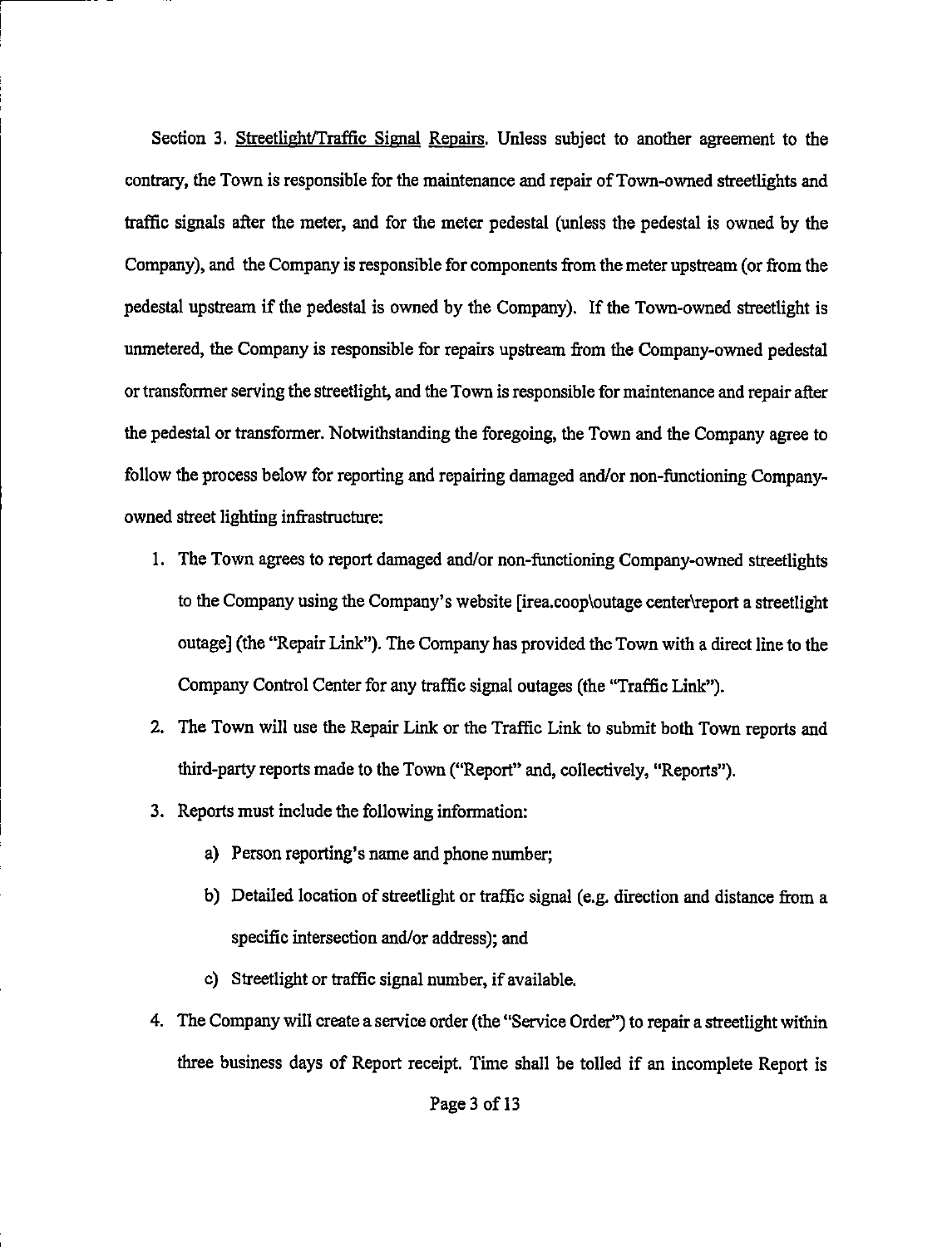submitted. The Company shall notify the Town in writing if it is unable to create the Service Order due to an incomplete Report within three business days of receipt of said Report.

- 5. Additionally, the Company shall designate the repair timeframe for a streetlight based on the Streetlight Repair Timeframe Table in Section 4. The Company shall identify the repair category and adhere to the Streetli^t Repair Timeframes Table.
- 6. The Company shall finalize the Service Order and dispatch a repair crew to complete any streetlight repair work within the Repair Timeframe Table in Section 4.
- 7. The Company shall dispatch a service technician within two hours of the receipt of any Report from the Traffic Link. All traffic signal electric repairs shall be completed within 24 hours of the Report, unless the Town agrees in writing to extend the timeframe. IREA shall be responsible only for the repair of the electic system supplying energy to the traffic signal and not the traffic signal itself.

Section 4. Streetlight Repair Timeframes. The Town and the Company recognize that a variety of streetlight repair types exist, which may substantially vary in complexity and corresponding timeframes for completion. Therefore, pursuant to the Streetlight Repair Timeframe Table herein, the Company shall categorize the type of streetlight repair work required as part of the Service Order process in Section 3. All streetlight repair timeframes are subject to and dependent on any required permits from the Town.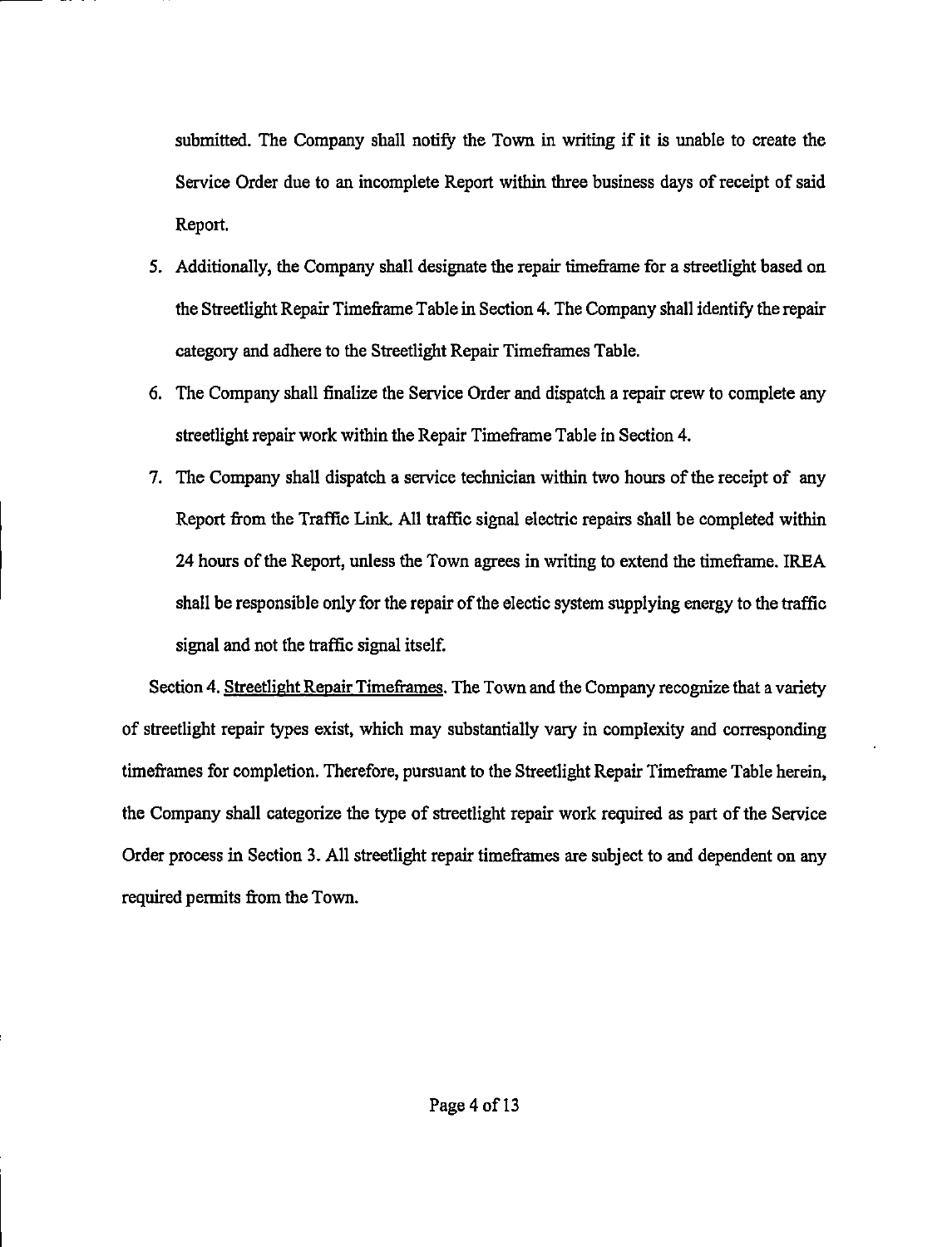Streetlight Repair Timeframes Table\*

|           | Category A   | Category B | Category C | Category D                         |
|-----------|--------------|------------|------------|------------------------------------|
| Timeframe | Completed    | Completed  | Completed  | Company will notify Town within    |
|           | within three | within 10  | within 14  | three business days of anticipated |
|           | business     | business   | business   | completion timeframe, which is     |
|           | days         | days       | days       | subject to mutual agreement        |

\*The Parties agree that timeframes will toll upon complete submission of any required permits to the Town until such time that the Town approves said permits.

Category A: Simple and routine repair, e.g., replacement of a fuse and/or streetlight head. Category B: Moderate repair, e.g., pole replacement and/or underground conductor repair. Category C: Major repair, e.g., failures of any items associated with an individual light standard, regardless of cause.

Category D: Case-by-case, e.g., conductor failure requiring contemplation of retaining walls, landscaping, etc.

Section 5. Reporting. The Company agrees to provide the Town with a report of complete and pending Service Orders within THREE business days upon written request. The Town will email requests to the Company's Service Order Administrator at SOAdmin@irea.coop.

Section 6. Remedy for Delays. In the event the Company should default in performance of its obligations under Sections 3 and 4 ofthis Article II, and such default shall remain uncured for more than two business days after notice of default is given to the Company, the Town shall be entitled to a credit to the Town of 10% percent of the monthly light standard flat fee rate sum for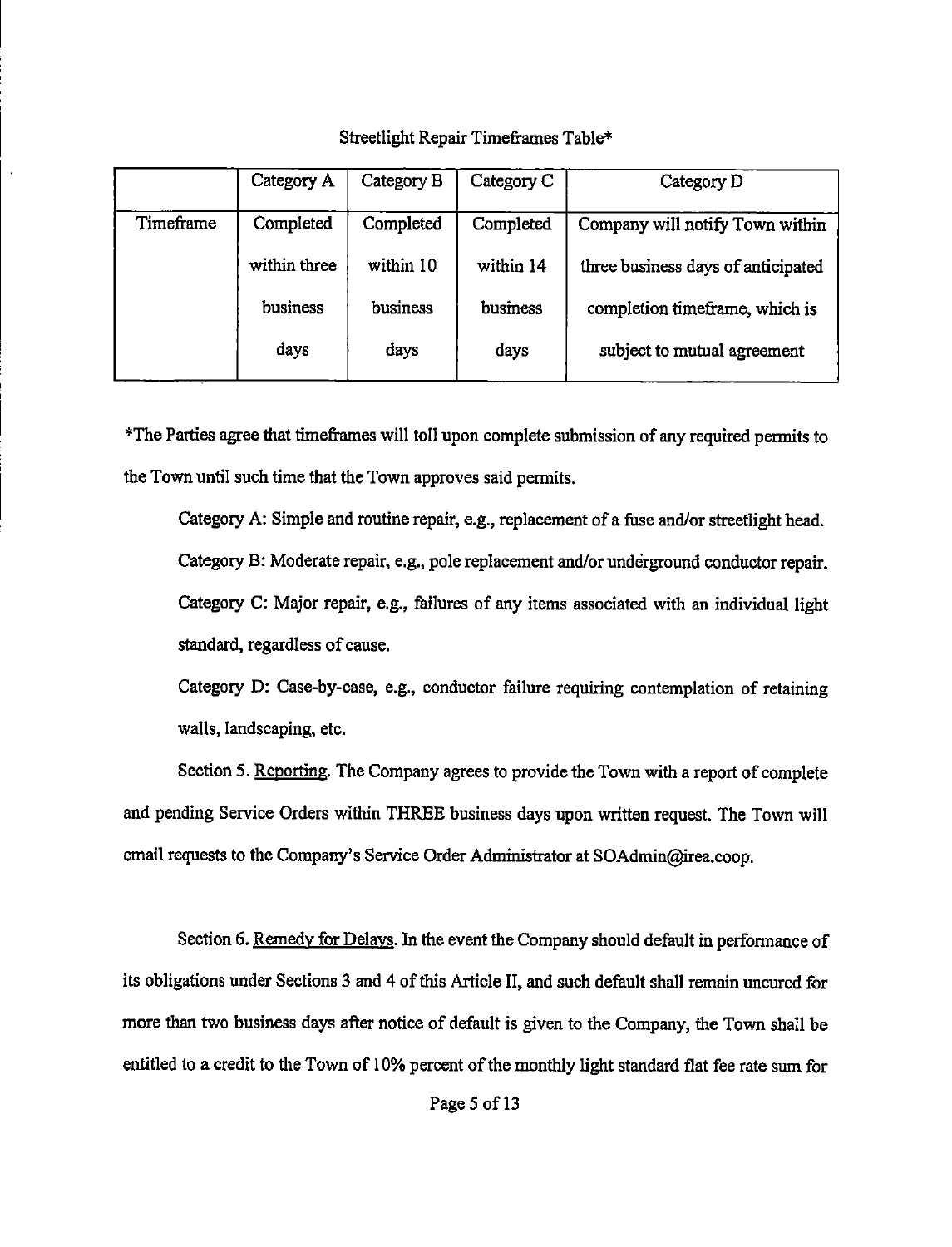one month for each standard that was not repaired timely pursuant to Sections 3 and 4. This shall be the exclusive remedy available to the Parties for default of Sections 3 and 4. This sum shall not be a penalty but is liquidated damages.

The Parties agree that, under all of the circumstances, the daily basis and the amount set forth as liquidated damages is reasonable and equitable, and that actual damages from a default of these provisions are impossible to measure. Permitting the Company to continue and finish the repair work, or any part of it, after the time fixed for its completion, or after the date to which the time of completion may have been extended, shall not operate as a waiver on the part of the Town of liquidated damages or any of its rights under the Agreement.

Section 7. Town Held Hannless. The Company shall so maintain its electrical equipment and distribution system as to afford all reasonable protection against injury or damage to persons or property therefrom, and the Company shall save and hold the Town harmless from all liability or damage and all reasonable expenses necessarily accruing against the Town arising out of the negligent exercise by the Company of the rights and privileges hereby granted, provided that the Company shall have had notice of the pendency of any action against the Town arising out of such exercise by the Company of said rights and privileges and be permitted at its own expense to appear and defend or assist in the defense of the same.

Section 8. Changes at Company Expense. If at any time the Town deems it necessary to change the location or nature of any facilities of the Company, including but not limited to, pole relocations or changes, electrical facility improvements or relocations, and underground conversions (the "Work"), to permit the Town to make or facilitate street, sidewalk, waterline, sanitary sewer line, water tank, well, wellsite, park and other public improvements, or private improvements that the Town determines provide a public benefit, the Company shall bear the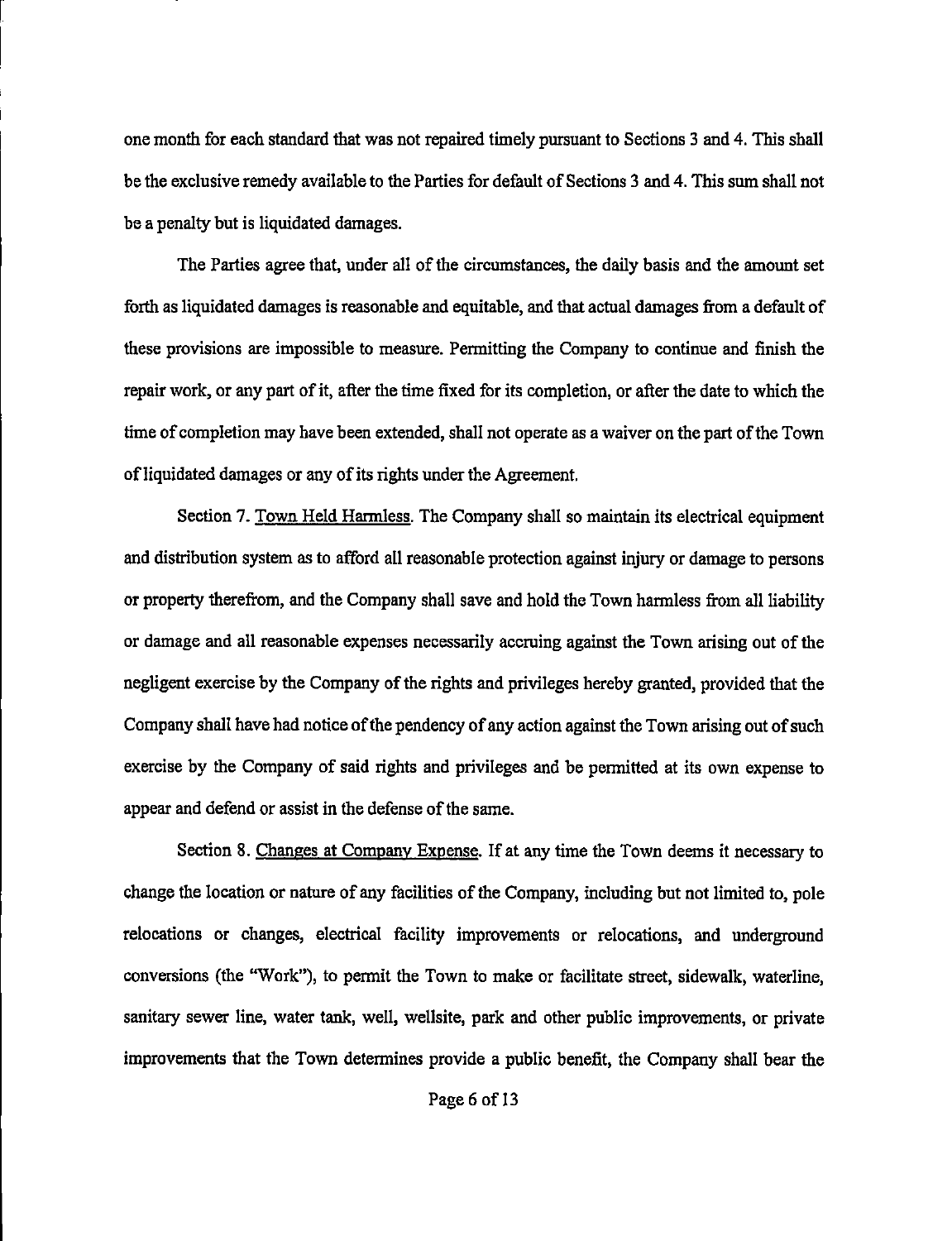expense of such Work to the following extent:

- (a) Each year the Town shall be allowed one percent (1%) of the previous calendar year's adjusted gross revenue, as defined in Article IV, Sections 3 and 4 hereof, as an allotment to be applied to the cost of such Work.
- (b) In any year, the Town may request, and if it requests, shall be allowed advance credit toward the cost of such Work in an amount up to fifty percent  $(50%)$  of that year's one percent  $(1%)$  allotment. Any such credit shall be applied against the one percent (1%) allotment for the year in which the credit is given.
- (c) Unused allotments shall be carried over from year to year and will accumulate until used by the Town.
- (d) Such one percent (1%) allotment shall be in addition to the franchise payment made pursuant to this Agreement, shall come from general revenues, and shall not be recovered through any surcharge imposed on Town ofCastle Rock customers.

Section 9. Use of Facilities by Town. The Town shall have the right to petition the Company to use all poles and appropriate overhead structures within the Town limits for any reasonable Town purpose; provided, however, that in the event the Company grants permission for the Town to use any of its structures within the Town limits, the Company will assume no liabilityof anynature therefor, directly or indirectly, or incurany expense by virtue of the use by the Townofsaid poles and structures. Further, the use by the Town shall in no way interferewith the Company's use of said poles and structures in providing electric service within the Town. The Town's use of any pole or structure as of the date of this Agreement shall be deemed approved by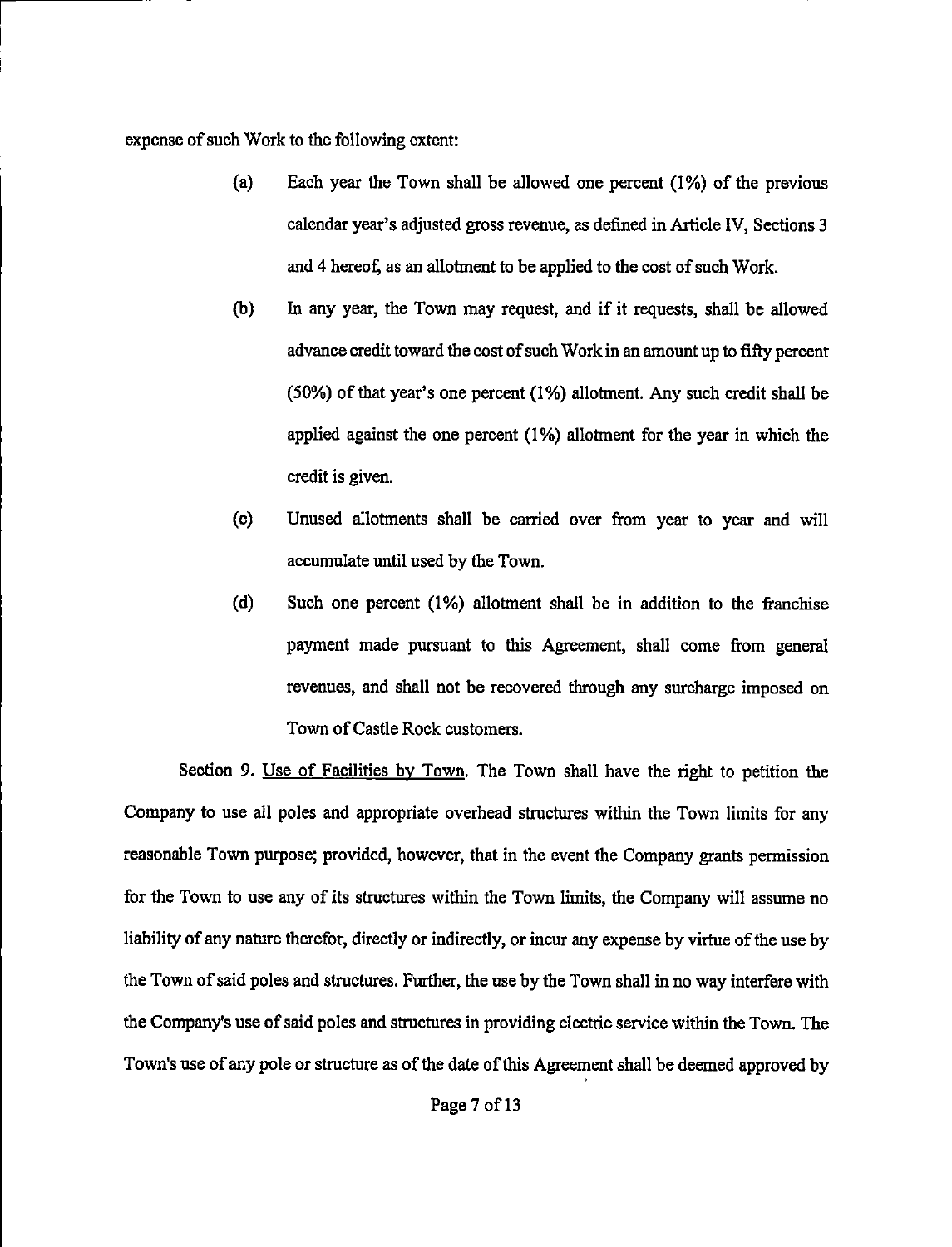the Company.

#### ARTICLE III

Section 1. Rates Regulation. The Company shall furnish electric energy within the corporate limits of the Town or any addition thereto, to the Town, and to the inhabitants thereof, and to any person or persons or corporation doing business in the Town or any addition thereto, at the rates and under the terms and conditions set forth in the Rates and Regulations promulgated by the Board of Directors of the Company, as amended from time to time.

Section 2. No Discrimination. The Company shall not, as to rates, charges, services, facilities, rules, regulations, or in any other respect make or grant any preference or advantage to any corporation or person or subject any corporation or person to any prejudice or disadvantage, provided that nothing in this section shall be taken to prohibit the establishment from time to time of a graduated scale of charges and classified rate schedules to which any customer coming within an established classification would be entitled.

Section 3. Extensions. The Company will, from time to time during the term of this franchise, make such enlargements and extensions of its distribution systems as the business of the Company and the growth of the Town justify, in accordance with Company's Rates and Regulations.

Section 4. Rates and Regulations. The Company from time to time may promulgate such rules, regulations, terms, and conditions governing the conduct of its business, including the utilization of electrical energy and payment therefor, and the interference with or alteration of any of the Company's property upon the premises of its customers, as shall be necessary to ensure continuous and uninterrupted service to each and all of its customers and the proper measurement thereof and payment therefor, provided that the Company shall keep on file in its local office.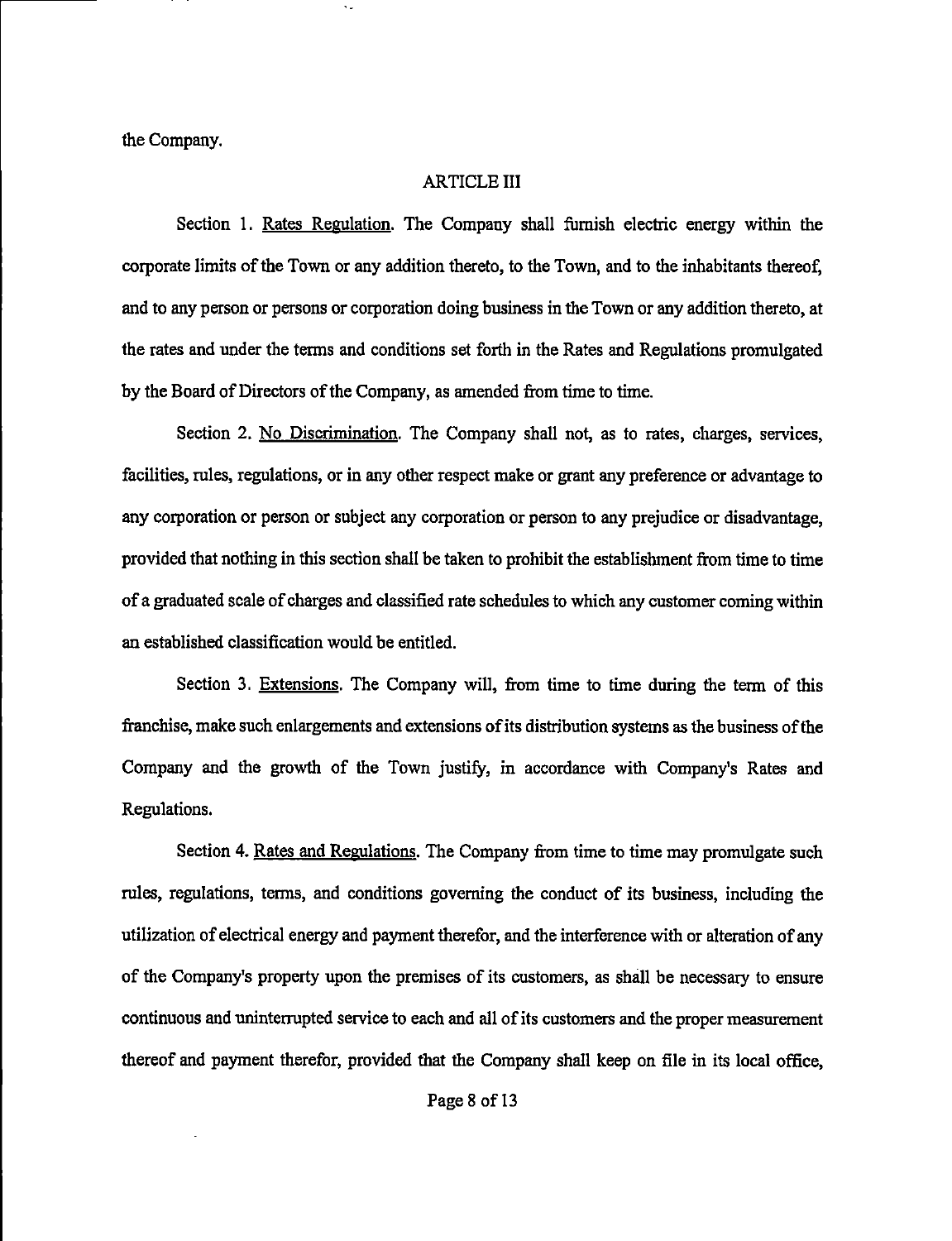available to the public, copies of its Rates and Regulations, including such revisions thereto as are adopted by the Company from time to time.

## ARTICLE IV

Section 1. Franchise Payment. As a further consideration for this franchise, and in lieu of all occupancy, occupation, and license taxes or other taxes on the rights to do business, or other special taxes, assessments, or excises upon the property of the Company (except uniform taxes or assessments applicable to all taxpayers or businesses), tlie Company shall pay to the Town, for the period beginning on the effective date of this Agreement to the termination of this franchise, a franchise fee equal to three percent  $(3%)$  of the first Ten Thousand Dollars (\$10,000) of annual gross revenue derived from the sale of electric energy to each customer at any one location plus two percent (2%) of the annual gross revenue derived from the sale of electric energy in excess of Ten Thousand Dollars (\$10,000) to each customer for such service at any one location.

Section 2. Payment Schedule. Payments shall be made as follows:

For each year of the term hereof, the Company shall, on or before March 31 of each year, make an estimate of the total franchise payments to be paid to the Town for the current year, and shall pay one-fourth (1/4) of said estimated amount on or before March 31, June 30, September 30, and December 31. Adjustments for any differences from payment calculated on actual revenue shall be made with the March 31 payment in the following year.

Section 3. Gross Revenue. The tenn "gross revenue," as used herein, shall be construed to mean any revenue derived by the Company under authorized rates, temporary or permanent, within the Town from the sale of electrical energy to customers other than the Town or any federal, state,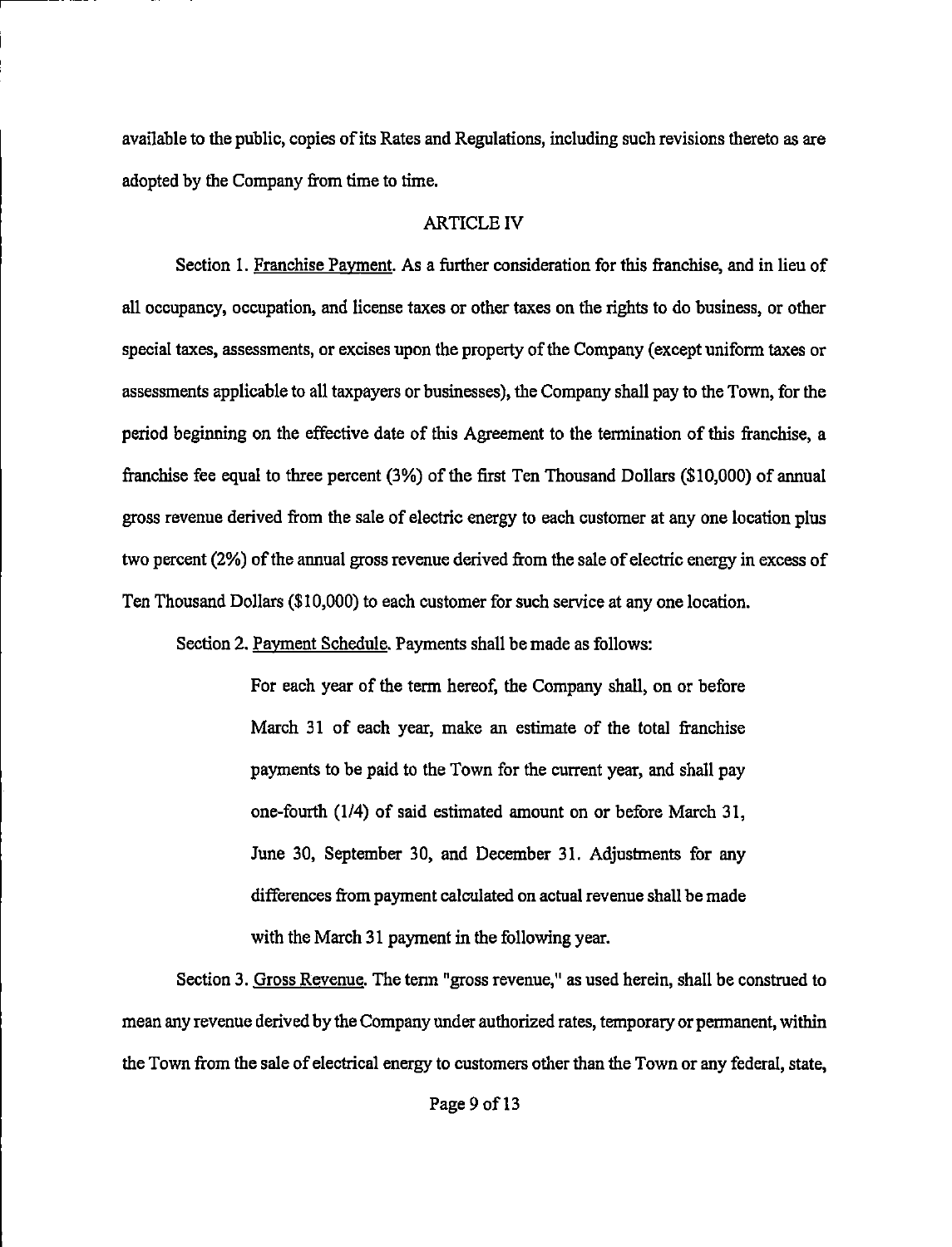or local governmental entities after the net write-off of uncollectible accounts and corrections of bills theretofore rendered.

Section 4. Adjustments. In the event that the gross revenue of the Company for any period oftime during the term ofthis franchise is reduced as a result of a customer refund after payment of the franchise fee for that period, the Company shall be entitled to a credit toward further payments for all franchise payments paid in excess of the franchise fee based on the Company's gross revenue as so reduced.

Section 5. Audit. For the purpose of ascertaining or auditing the correct amount to be paid under the provisions of this article, the Town Clerk and/or any committee or auditor appointed by the Town shall have access to the books of said Company for the purpose of checking the gross revenue received for operations within the Town.

Section 6. Most Favored Status. In the event that the Company should during the term of this franchise increase its franchise payments to any city or town in the Counties of Adams, Arapahoe, Douglas, and Jefferson in which it supplies electric service, whether by reason of an increase in the percentage payments on revenue or a different basis of determining revenue excluded from the percentage payment, the same change or changes to provide increased franchise payments shall be placed in effect in the Town, upon the Town's written request. The Company shall notify the Town ofany such increased payments, provided that in no event shall the Company be liable to the Town for damages resulting from any delay or failure to give such notice.

Section 7. Proration. Payments for the portions of the initial and terminal years of this franchise shall be made on the basis of revenue as above provided for the months and portions of months in which this franchise is in effect.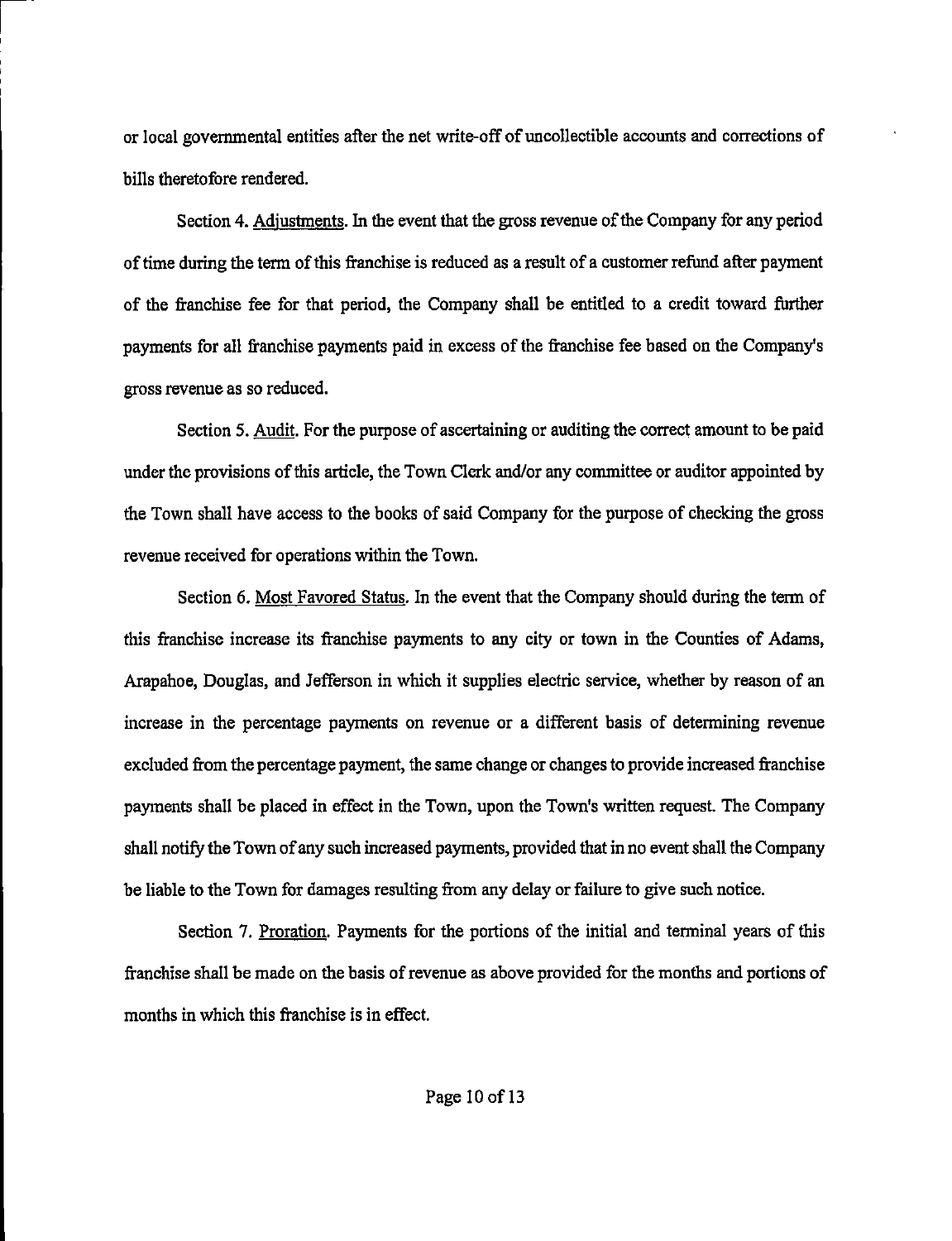#### ARTICLE V

Section 1. Term. This Agreement shall be in effect from January 1, 2021, through December 31,2030.

Section 2. Removal. Upon the expiration of this franchise, if the Company shall not have acquired an extension or renewal thereof and accepted the same, it is hereby granted the right to enter upon the public and dedicated streets, alleys, bridges, viaducts, roads, lanes, public ways, and other public places of the Town for the purpose of removing therefrom any or all of its plants, structures, conduits, cables, poles, wire, or equipment pertaining thereto at any time after the Town has had ample time and opportunity to purchase, condemn, or replace them. In so removing said conduits, cables, poles, wire, and equipment, the Company shall, at its own expense and in a workmanlike manner, refill, repair, resurface, and return to its original state excavations that shall be made by it in the graveled or paved streets, alleys, bridges, viaducts, roads, lanes, public ways, and other public or private places after the removal of conduits, poles, or other structures.

Section 3. Police Power Reserved. The right is hereby reserved to the Town to adopt, from time to time, in addition to the provisions herein contained, such ordinances as may be deemed necessary in the exercise of its police power, provided that such regulations shall be reasonable and not destructive of the rights herein granted and not in conflict with the laws of the State of Colorado, or with orders of other authorities having jurisdiction in the premises.

Section 4. Assignment. Nothing in this Agreement shall be so construed as to prevent the Company from assigning all of its rights, title, or interest, gained or authorized under or by virtue of the terms of this Agreement, subject to the Town's approval, not to be unreasonably withheld. Approval shall not be required for an assignment for the purpose of increased capitalization or loan or bond guarantee.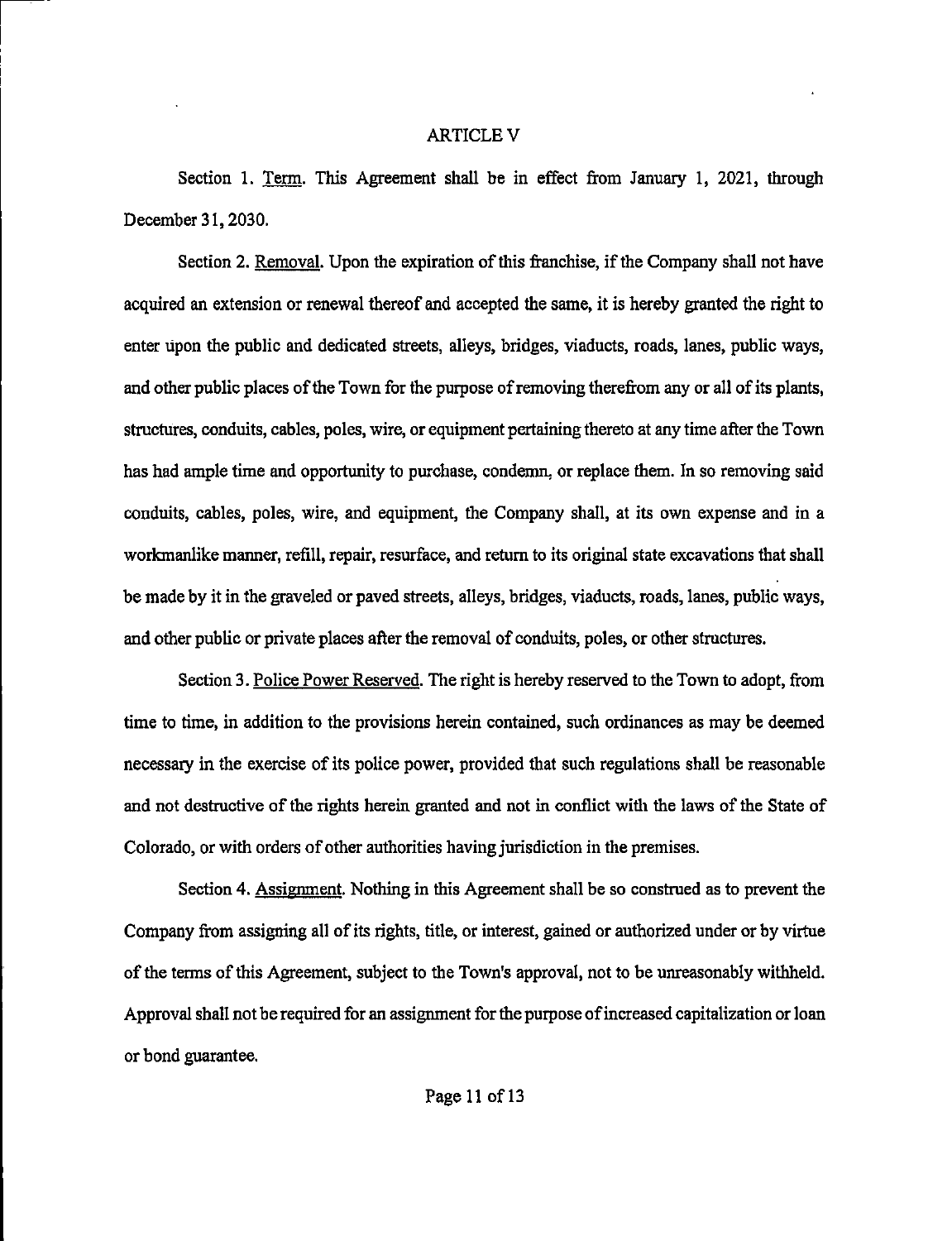Section 5. Repeal. This Agreement shall supersede all franchises the Town previously granted to the Company.

TOWN OF CASTLE ROCK

 $\overline{\mathcal{E}}$ By: Jason Gr  $av<sub>O</sub>$ ATTEST: AO dersol  $SEAL$ Lisa Anderson, Town Clerk INTERMOUNTAIN RURAL ELECTRIC ASSOCIATION By: Climothy L. White, Presiden ATTEST: James T. Anest, Secretary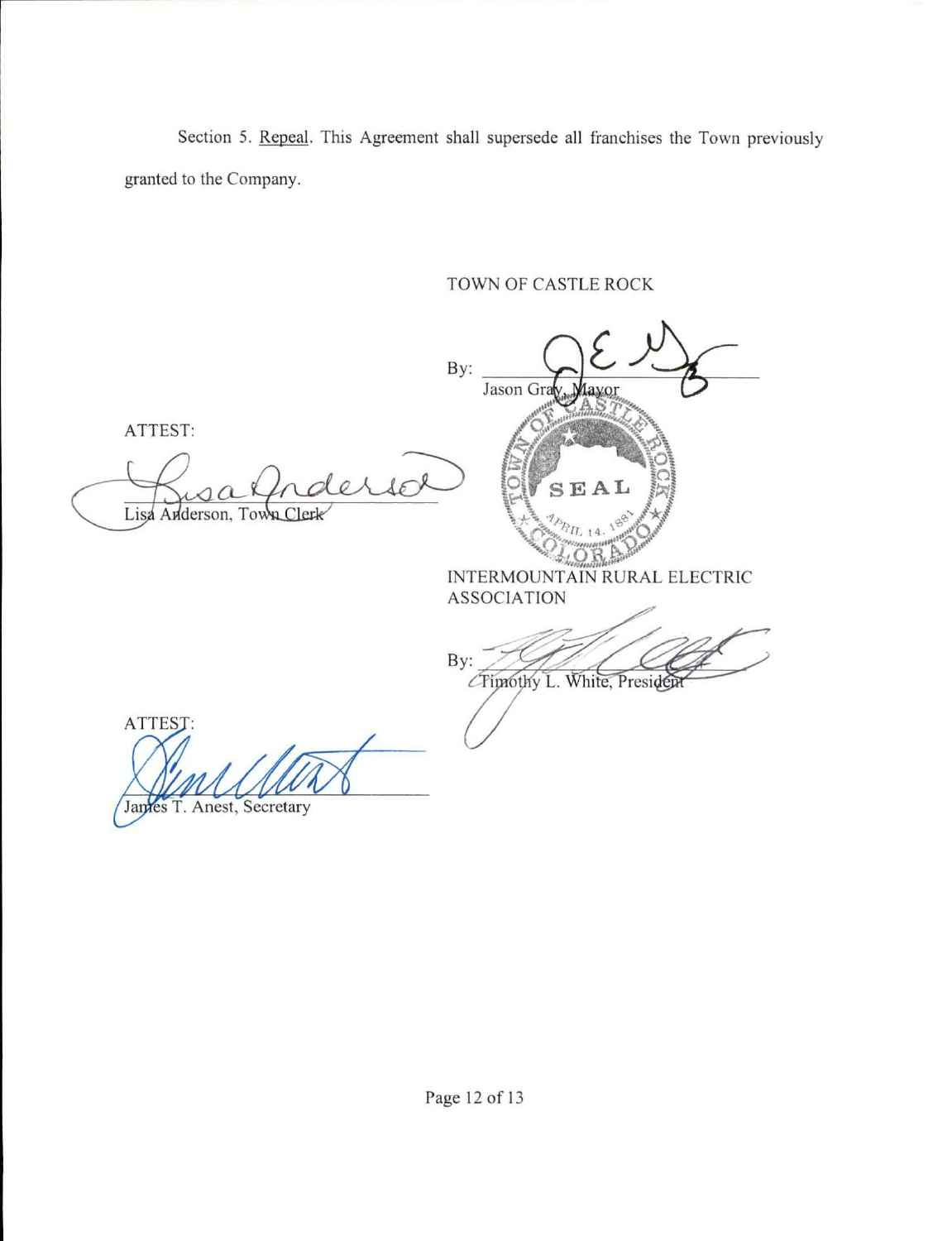I hereby certify that the above Ordinance was introduced to the Town of Castle Rock at its meeting<br>of  $\int_{D} V e \wedge D e \wedge S$ , 2020, and published  $\frac{1}{2}$ of  $\int$  *hvember* 3, 2020, and published  $\frac{1}{2}$   $\frac{1}{2}$  by JS-on <u>OCtober 15,22,29</u>,2020,<br>*Press* ATTEST  $SLA<sub>L</sub>$ LL CLIPT

FINALLY ADOPTED, PASSED, APPROVED AND ORDERED PUBLISHED BY TITLE AND WITH ANY AMENDMENTS, BY THE TOWN OF CASTLE ROCK, COLORADO, UPON A MOTION, DULY MADE, SECONDED, AND PASSED AT ITS MEETING HELD ON THE  $\int$  7<sup>th</sup> DAY OF  $\int$  *pvember*, 2002, BY A VOTE OF <u>6</u> IN FAVOR AND AGAINST.

TOWN OF CASTLE ROCK

By: Jason Gra

I hereby certify that the above Ordinance was finally adopted by the Town Council ofthe Town of Castle Rock at its meeting of  $\bigcap_{\alpha} V\subseteq N$  /  $\bigcap_{\alpha} V$  2020, and published by title only, with amendments if any, by  $\bigcap_{\alpha} V\subseteq N$  ( $\bigcap_{\alpha} V\subseteq N$  and  $\bigcap_{\alpha} V\subseteq N$ ) and published by title only, with amendments if any, by  $\log\log\log\log H$  /  $\log\log\log$ -Presson.  $2020,$   $\hspace{1.5cm}$   $\hspace{1.5cm}$   $\hspace{1.5cm}$   $\hspace{1.5cm}$   $\hspace{1.5cm}$   $\hspace{1.5cm}$   $\hspace{1.5cm}$   $\hspace{1.5cm}$   $\hspace{1.5cm}$   $\hspace{1.5cm}$   $\hspace{1.5cm}$   $\hspace{1.5cm}$   $\hspace{1.5cm}$   $\hspace{1.5cm}$   $\hspace{1.5cm}$   $\hspace{1.5cm}$   $\hspace{1.5cm}$   $\hspace{1.5cm$ 

ATTEST

By: sa Anderson, T<u>own C</u>lerk



Page 13 of 13